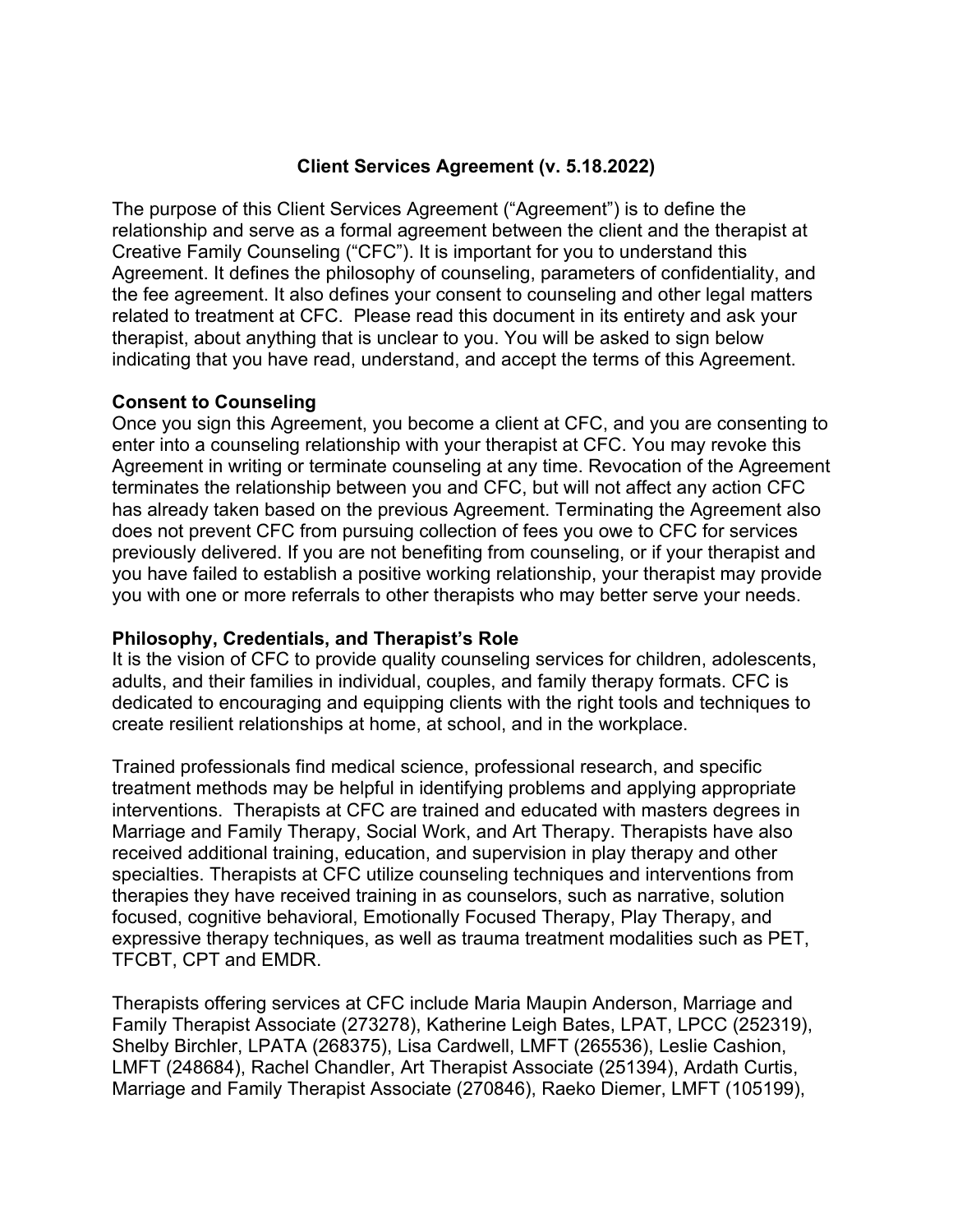Nora Gardner, LCSW (255549), Tiffany Keith, Marriage and Family Therapist Associate (270845), Carlie Kellogg, Marriage and Family Therapist Associate (259937), Courtney Lauver, CSW (254203), Megan McCarty, LMFT (245188), Bridget Morgan, LMFT (105141), Courtney Morgan, LPCA (271613), Erica Myers, LPCC-S (103140), Kelly Parker, LMFT (104996), Dawn Pendleton, LMFT (105468), Meaghan Rankin, Marriage and Family Therapist Associate (261391), Lacey Ryan, LMFT (105573), Rebecca Street, LMFT (245930), Andy Thomas, Marriage and Family Therapist Associate (264268), Taylor Wallace Yocum, LPCA (248393), Deborah Zimlich, Art Therapist Associate (251515).

Counseling Student Interns include Lydia Aldridge and Mary Edinger. Student Clinician Interns are supervised by their graduate degree program (Lindsey Wilson College, University of Louisville, and Louisville Presbyterian Seminary) faculty and clinical supervision staff, as well as by their administrative supervisors at CFC, who include Lacey Ryan, Rebecca Street, Erica Myers, Amy Travis, and Lisa Cardwell.

Lacey Ryan, LMFT, RPT-S, Rebecca Street, LMFT, and Erica Myers, LPCC-S, RPT-S are also a clinical supervisors and provides supervision to associate level and student therapists.

External Clinical Supervisors of Associate level clinicians include Danielle Chase, LMFT, Jennifer Schiller, LMFT, Nicole Ward, LMFT, Emily Welsh, LPAT, Angie Young, LPAT, Stephanie Weaver, LPCC-S, Amanda Gullett, LPCC-S, Nichole Gilkey, LCSW, and Beth Seeger Troy, LMFT. Clinical Supervisors require review of therapeutic content of the associate clinician sessions, per regulations of their state licensure boards.

All Therapists at CFC are guided by ethical and professional guidelines and governed by the statutes and administrative regulation of their licensing boards and HIPAA.

CFC has two practice locations, which are located at 8134 New LaGrange Road, Suite 102 Louisville, Kentucky 40222 and at 12945 West US Hwy 42 Prospect, KY 40059. The phone number for the group practice is (502) 709-0410.

# **Client Rights**

As a client of CFC, you have the right to expect your constitutional, human, and civil rights to be protected. If at any time you feel these rights are being violated, please discuss this matter with your therapist at CFC, or by filing an initiating complaint with the Kentucky Board of Licensure for Marriage and Family Therapists.

• You have the right to receive services regardless of race, sex, religion, sexual orientation, or disability.

• You have the right to submit grievances, recommendations, and opinions regarding your treatment without fear of reprisal.

• You have the right to receive individualized treatment. You are encouraged to participate in the planning of your treatment.

- You have the right to exercise your civil rights.
- You have the right to give informed consent to treatment.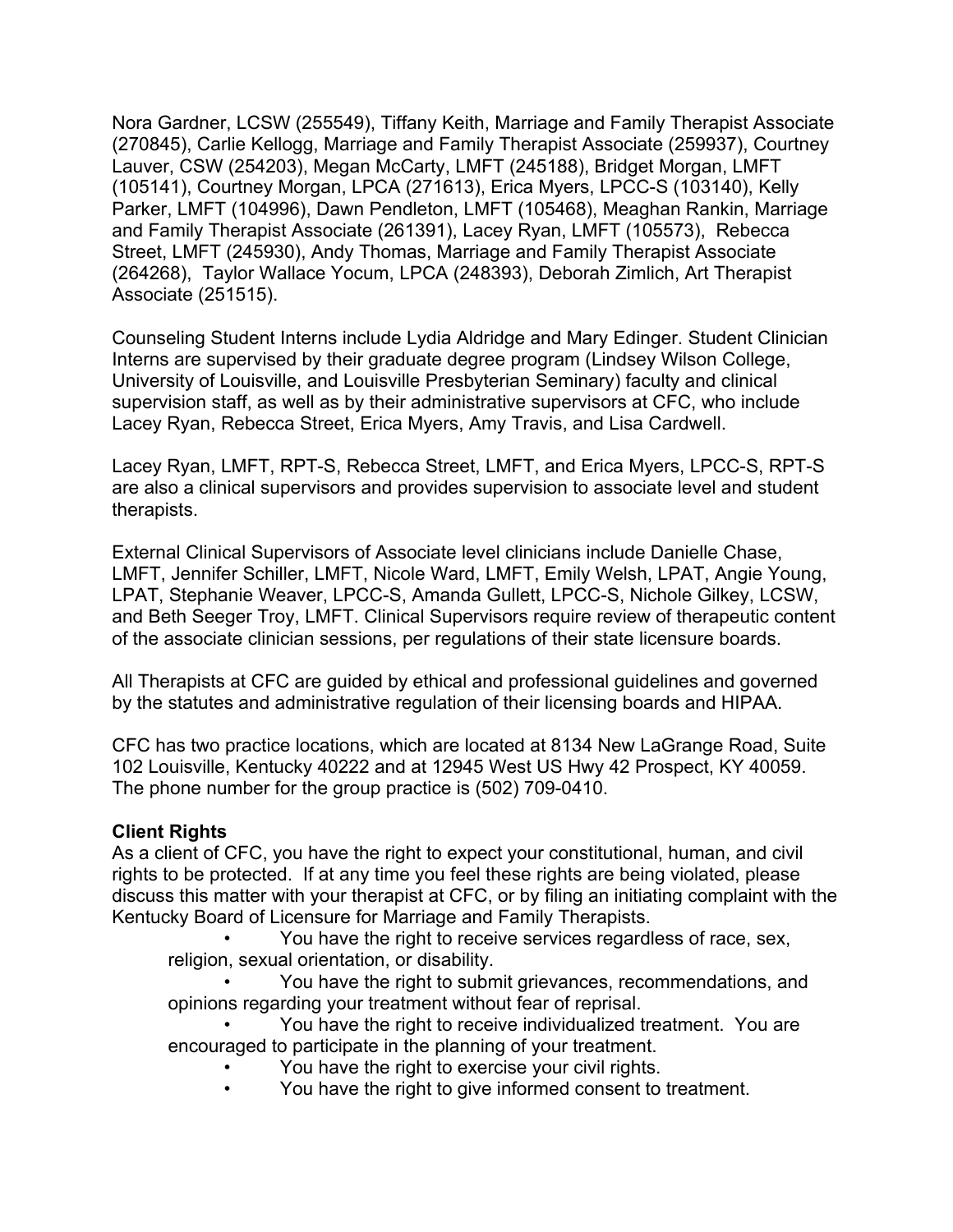• You have the right to expect confidentiality.

• You have the right to be treated in a competent, compassionate, dignified, and respectful manner at all times.

# **Professional Fees, Availability, and Cancellations**

Professional fees at CFC vary, depending on the clinician you see and for the services provided.

Currently, Marriage and Family Therapist Associates Maria Maupin Anderson, Ardath Curtis, Tiffany Keith, Carlie Kellogg, Meaghan Rankin, & Andy Thomas, and Licensed Art Therapist Associates Shelby Birchler, Rachel Chandler & Deborah Zimlich, Certified Social Worker Courtney Lauver, and Licensed Professional Counselor Associates Courtney Morgan & Taylor Wallace Yocum charge the following for professional services:

• \$150 for the initial intake (90791) which includes development of treatment plan for follow up sessions

• \$105 for each 45-60 minute individual or family session (90834, 90837, 90846, 90847)

• \$165 for each 90 minute session (90837 + 90833)

• \$135 per hour billed in 15-minute increments of \$33.75 per 15 minute increment for sessions longer than 85-90 minutes, in addition to the fee, above, for the first 85-90 minutes of that session or for time outside of typical sessions.

Currently, Katherine Leigh Bates, LPAT, LPCC, Leslie Cashion, LMFT, Megan McCarty, LMFT, & Kelly Parker, LMFT charge the following for professional services:

• \$180 for the initial intake (90791) which includes development of treatment plan for follow up sessions

• \$130 for each 45-60 minute individual or family session (90834, 90837, 90846, 90847)

• \$205 for each 90 minute session (90837 + 90833)

• \$135 per hour billed in 15-minute increments of \$33.75 per 15 minute increment for sessions longer than 85-90 minutes, in addition to the fee, above, for the first 85-90 minutes of that session or for time outside of typical sessions.

Currently, Lisa Howard Cardwell, LMFT, Raeko Diemer, LMFT, Nora Gardner, LCSW, Bridget Morgan, LMFT, Erica Myers, LPCC-S, RPT-S, Dawn Pendleton, LMFT, & Rebecca Street, LMFT charge the following for professional services:

\$195 for the initial intake (90791) which includes development of treatment plan for follow up sessions

• \$140 for each 45-60 minute individual (90834, 90837) or family session (90846, 90847)

• \$230 for each 90 minute session (90837 + 90833)

• \$135 per hour billed in 15-minute increments of \$33.75 per 15 minute increment for sessions longer than 85-90 minutes, in addition to the fee,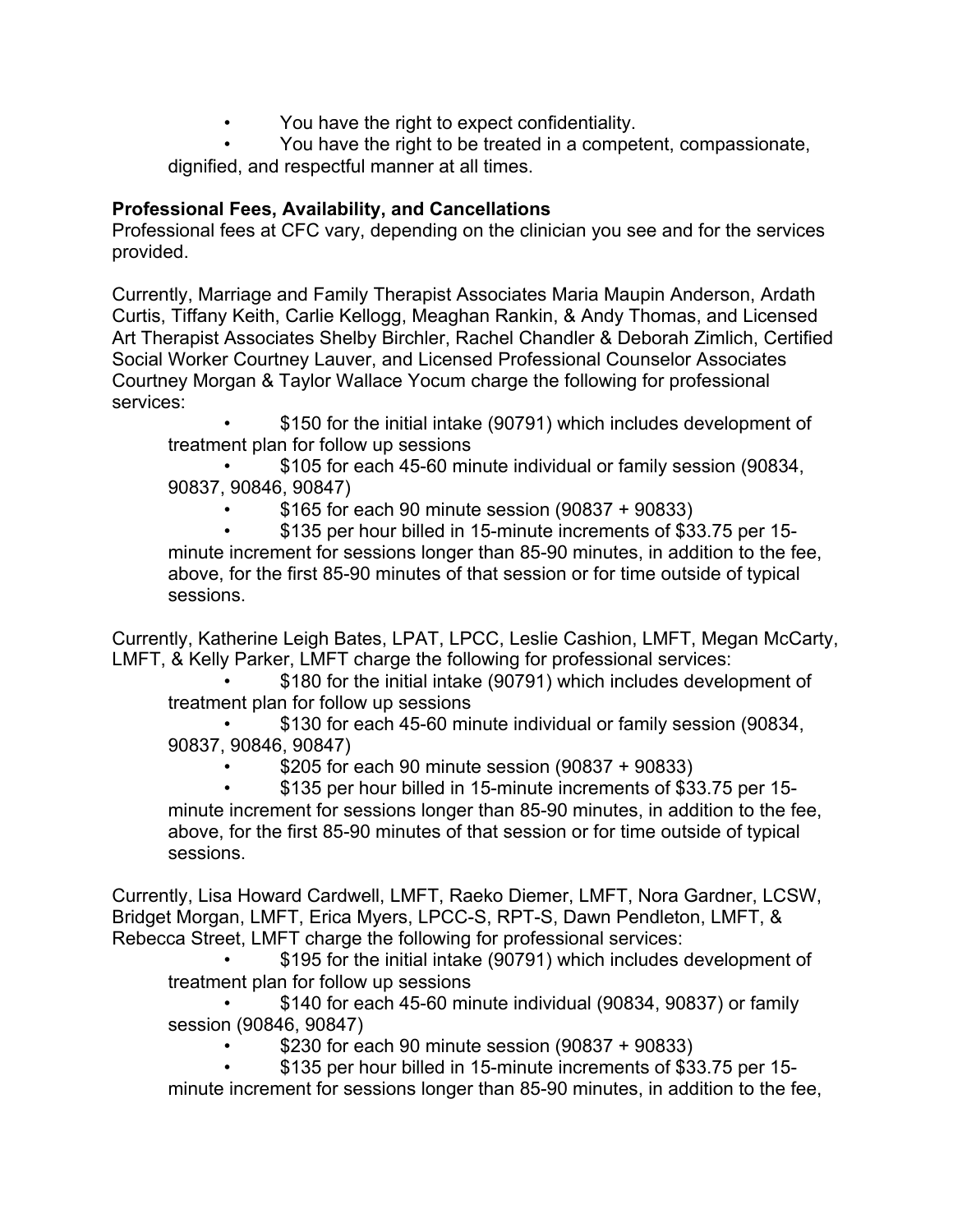above, for the first 85-90 minutes of that session or for time outside of typical sessions.

Currently, Lacey Ryan, LMFT, RPT-S charges the following for professional services:

\$260 for the initial intake (90791) which includes development of treatment plan for follow up sessions

• \$180 for each 45-60 minute individual (90834, 90837) or family session (90846, 90847)

• \$300 for each 90 minute session (90837 + 90833)

\$180 per hour billed in 15-minute increments of \$45 per 15-minute increment for sessions longer than 85-90 minutes, in addition to the fee, above, for the first 85-90 minutes of that session or for time outside of typical sessions.

Student Clinician Interns offer services at a reduced rate for individuals and/or families who find the full-fee counseling services to be cost-prohibitive. Fees for services with Student Interns range between the following:

• \$50 for the initial intake (90791) which includes development of treatment plan for follow up sessions

• \$25-\$40 for each 45-60 minute individual (90834, 90837) or family session (90846, 90847)

• \$40-\$75 for each 90 minute session (90837 + 90833)

• \$50 per hour billed in 15-minute increments of \$12.50 per 15 minute increment for sessions longer than 85-90 minutes, in addition to the \$50 fee, above, for the first 85-90 minutes of that session or for time outside of typical sessions.

CFC Therapists have limited spots available per month for clients to utilize sliding scale fees. There is a \$5.00 discount for payments made in cash or check.

In some cases, you may be charged a pro-rated fee for other professional services at the rate of \$135 per hour billed in 15-minute increments of \$33.75 per 15-minute increment for services such as telephone conversations, e-mails that require lengthy responses, consulting with other professionals with your permission, preparation of records or treatment summaries, and the time spent performing any other service you may request from CFC.

Your attendance to sessions is important to the success of your treatment. Therapists at CFC are available for scheduled appointments on designated days each week, and if the patient schedule fills, your therapist may not be able to provide additional availability. If you do not cancel an appointment by phone with at least 24 hours' notice before the time and date of the scheduled appointment, you understand that you will be charged \$75 for the missed session with our Professional Team Members and \$25 for the missed session with our Student Interns. The credit card on file will be charged this fee. This will need to be paid prior to continuing treatment and prior to your next session. If a client does not show for a scheduled appointment, all future appointments that have been scheduled will be cancelled. Cancellations shall be by phone including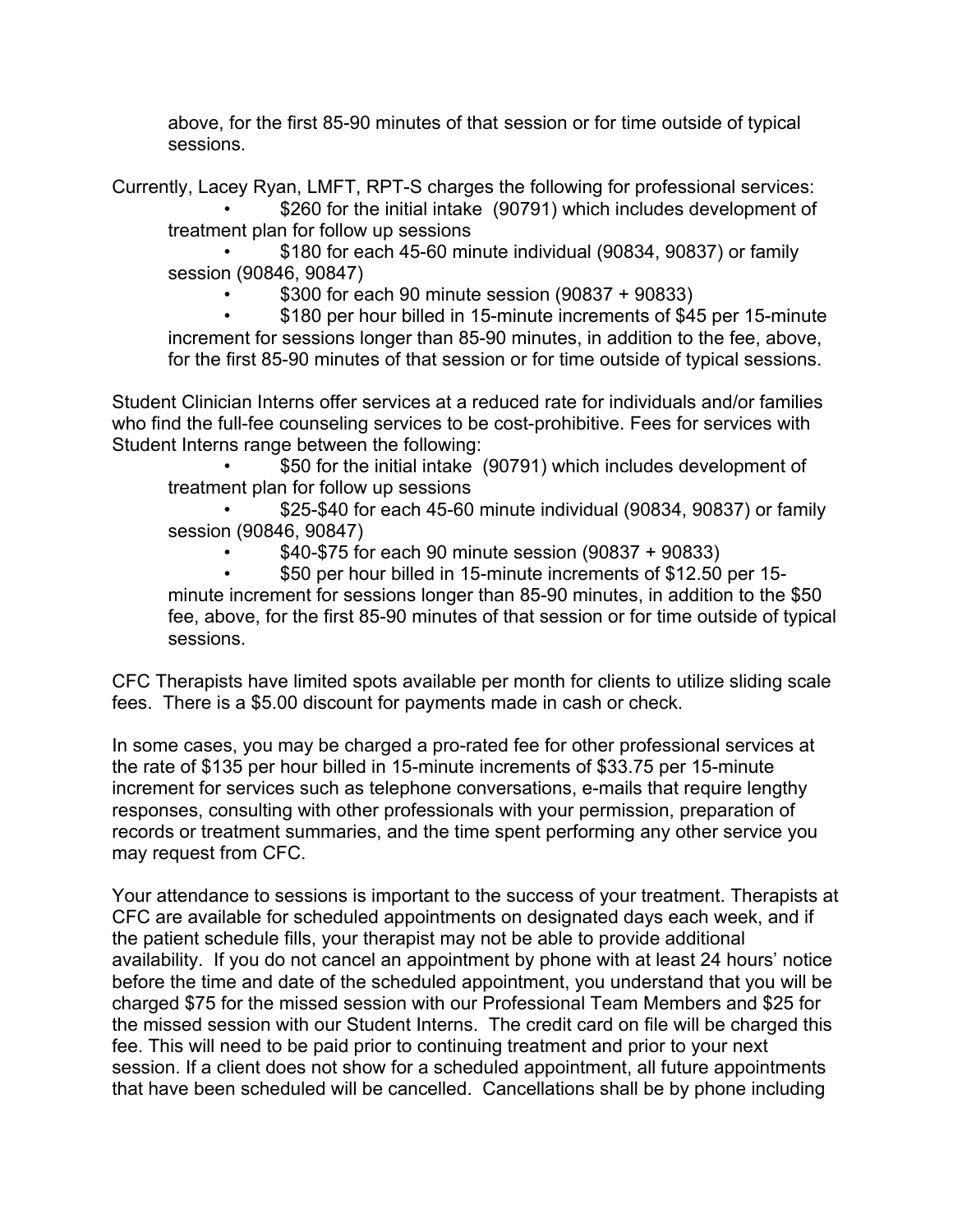voice mail message. Also, if you are late for a scheduled appointment, you understand that you and the therapist will end on time and you will be charged for the entire scheduled appointment.

### **Billing and Payment**

You shall be expected to pay for services at the time the services are provided, unless you have a different agreement with CFC, or a different arrangement is required for third party payment. CFC accepts cash, check, or Visa/MasterCard/American Express/Discover and HSA/FSA/HRA cards for payment. Cash or check payments qualify for a \$5 discount. Checks shall be made payable to "Creative Family Counseling." Some clients have successfully used their Health Savings Account, Flexible Spending Account, and Health Reimbursement Account cards for counseling services at CFC. Please contact your plan administrator for more information regarding your insurance related questions. Outstanding balances shall be billed monthly. CFC reserves the right to turn delinquent accounts over to a collection agency to collect unpaid balances. In most collection situations, the only information that would be released regarding a client's treatment is his/her name, the nature of services provided, and the amount due. If such action is necessary, its costs will be included in the claim. There is a \$25.00 fee for returned checks.

### **Insurance Reimbursement**

Because CFC wishes to protect your privacy and the information that you provide, CFC clinicians do not currently contract with any insurance companies. All clinicians on the CFC Team are considered out-of-network providers with all insurance panels. CFC is therefore considered an out-of-network practice/facility. You understand that fees for services are clearly stated above and that fees are due at the time of services rendered. Many insurance companies will pay for out-of-network services provided that a mental health diagnosis is given to you. They may require access to your confidential medical records and require a receipt of services. Many HSA/FSA/HRA cards will cover counseling appointments. CFC does not guarantee that you will be reimbursed for its out-of-network services if you decide to apply for insurance reimbursement on your own. Please contact your plan administrator for more information.

By signing acknowledgement of this notice, you voluntarily consent to waive your rights under the No Surprise Act (NSA) and be billed for the stated amounts listed above by out-of-network providers. You understand that you are not required to waive protections and can search for an in-network provider outside of CFC, such as at Seven Counties Services. As an out-of-network facility, CFC clinicians can refuse to provide services if you refuse to waive the NSA billing protections. Waiving protections for out-of-network services may cost you more than for services with in-network providers. A Good Faith Estimate is available from your CFC Clinician. Your consent to this opt-out can be revoked in writing prior to services being provided.

# **Legal Matters and Court Involvement**

Please be aware that therapists at CFC, are trained and qualified therapists and are not specialists in forensic mental health or other areas related to legal matters, such as to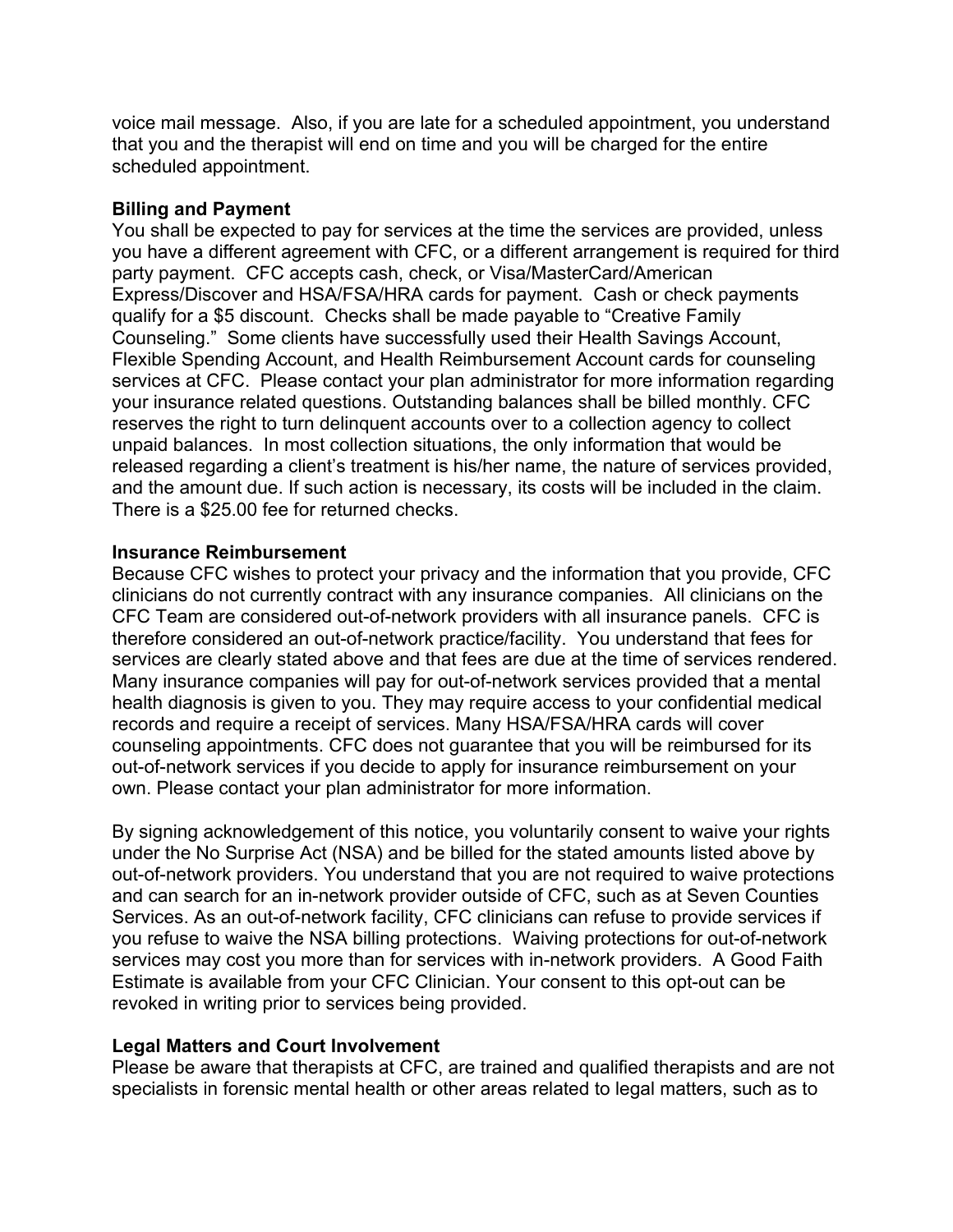determine child custody, visitation, or time-sharing arrangements. CFC recommends specialists in these areas be sought for this type of work when information from multiple sources is necessary for a legal decision to be made.

In contrast, a therapist's role is to facilitate a safe and supportive therapeutic environment in which clients can openly share and work on presenting problems. The importance of having a therapeutic alliance that establishes the therapist's full commitment to safety and confidentiality is the fundamental basis for positive outcomes. Involving a therapist in a legal proceeding as an expert witness undermines the ability for the therapist to preserve and protect privacy and the sanctity of the therapeutic process. Therefore, CFC therapists may only participate in legal proceedings limited to the role of therapist and the diagnosis, treatment, and progress of the client. If any legal consultation is required by a CFC therapist due to a client's case, please note that therapeutic safety and trust will be compromised, services may need to be terminated, and that the client is responsible for paying any legal fees the CFC therapist incurs during that time.

If you or another party in any legal proceeding in which you are involved chooses to seek a subpoena or court order to compel the testimony of your therapist or any therapist at CFC, CFC charges the following fees because of difficulties typically associated with legal involvement at the rate of \$300 per hour billed in 15-minute increments of \$75 for each increment for preparation, travel time and expenses to and from any other location (including automobile mileage at the applicable rate allowed by the Internal Revenue Service, parking, and tolls), and attendance at any legal proceeding on your behalf. You are required to pay the non-refundable amount of \$900 to cover the first 3.0 hours of expected services prior to the start of such services. If for whatever reason your therapist does not have to participate in the legal proceeding for which you have sought to have the therapist testify, any remaining money from the nonrefundable \$900 paid may be credited to future professional services, after deduction and itemization for any time already incurred for preparation, travel time and expenses, or other necessary work by the therapist.

For parents to consent for treatment of a minor who has any court-related child custody, visitation, or time-sharing arrangements in place, parents/guardians who have legal rights to make medical decisions, such as consenting to counseling, must consent to treatment. Parents shall provide the most recent custody paperwork and court orders, if any (signed by the judge) to CFC at the start of treatment.

# **Confidentiality**

With the exception of certain specific exceptions described below, you have the absolute right to the confidentiality of your therapy. Your therapist at CFC shall not tell anyone else what you have said, or even that you are in therapy, without your prior written permission. Under the provisions of the Health Care Act of 1992, your therapist at CFC may legally speak to another health care provider or a member of your family about you without your prior consent, but may not do so unless the situation is an emergency.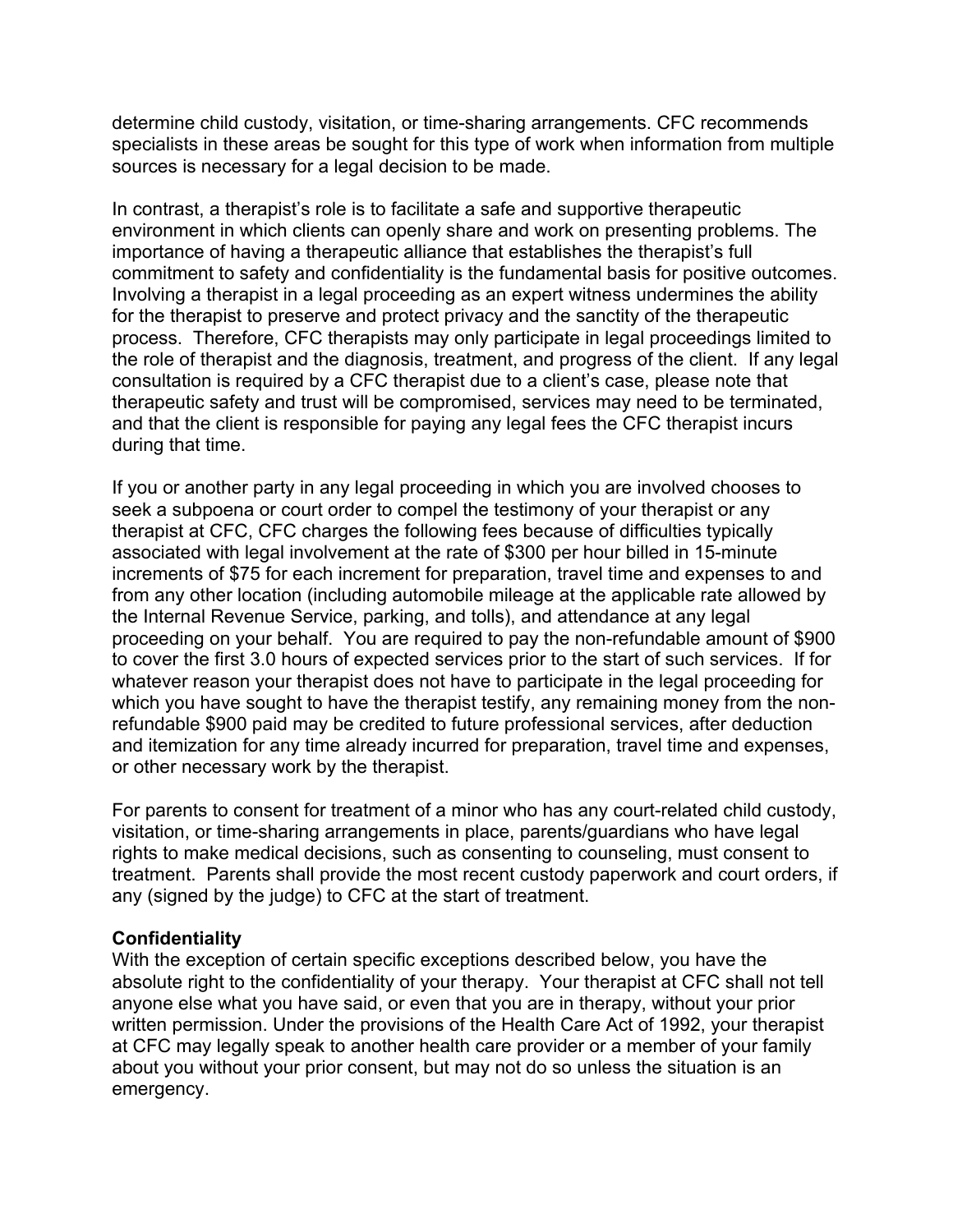You may direct CFC to share information with whomever you choose after signing an authorization for CFC to do so, and you can revoke that permission at any time. You may request anyone you wish to attend a therapy session with you as it helps to accomplish your treatment goals.

If you elect to communicate by e-mail at some point, you are aware that e-mail is not completely confidential. All e-mails are retained in the logs of your or CFC's or your therapists' internet service provider. While under normal circumstances no one looks at these logs, they are, in theory, available to be read by the system administrator(s) of the internet service provider or other persons with access. Any e-mail your therapist at CFC receives from you and any response sent to you may be printed and kept in your client file either temporarily or permanently.

Parents or legal guardians shall have access to pertinent information related to their minor children (under the age 16 years old). Unless the courts have terminated parental rights, the child is emancipated, or the courts have specified which parent/guardian has access to medical records, both parents have equal access to the records and information regarding minor children.

CFC includes a group of therapists who maintain confidentiality within the practice of CFC. Due to the nature of CFC's record keeping procedures, a therapist at CFC may come across your confidential health information. Every therapist at CFC is required to keep all client health information confidential. Additionally, Lacey Ryan, LMFT, Rebecca Street, LMFT and Lisa Howard Cardwell, LMFT are the Administrative Supervisors of all records at CFC. Should your therapist at CFC die or become incapacitated, your therapist's Professional Executor may take control of records and contact clients for notification of this occurrence.

The following are legal exceptions to your right to confidentiality. Your therapist at CFC may make every effort to inform you of any time these need to be put into effect.

If your therapist at CFC has reason to believe you may harm another person, your therapist at CFC shall attempt to inform that person and shall also contact the police and ask them to protect the intended victim.

If your therapist at CFC has good reason to believe you are in imminent danger of harming yourself, your therapist at CFC may legally break confidentiality and call the police and/or your emergency contact, or otherwise take appropriate action as authorized by law to seek an involuntary commitment of you to a mental health facility or hospital.

If your therapist at CFC has reason to believe you may be abusing or neglecting a child, or have abused or neglected a child, or that a child under your legal authority is dependent, or you may be abusing or neglecting a vulnerable adult, or if a minor reports he/she is are being abused or neglected or has been abused or neglected, or if you give your therapist at CFC a name and information about someone else who is, your therapist at CFC must inform Child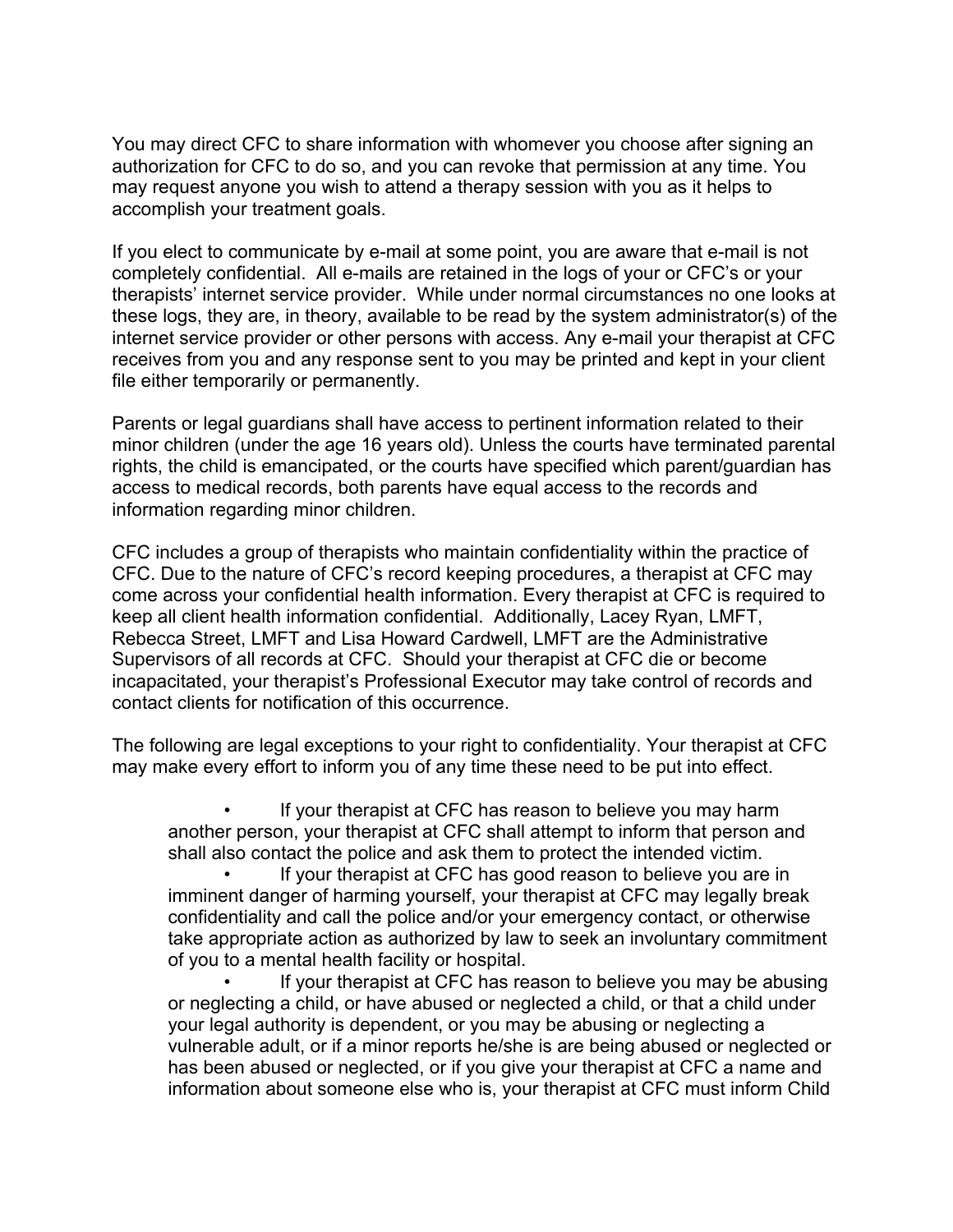Protective Services and other appropriate authorities. Abuse may include, but is not limited to, physical, sexual, or emotional abuse, neglect, abandonment of a child or (dependent or vulnerable) adult or spouse.

If your therapist at CFC is subpoenaed by the court to testify or to release client information.

If a parent or legal guardian of a minor requests information about you, your therapist at CFC shall make every effort to maintain trust as well as the trust of the minor's parent(s) and only disclose that which is mutually beneficial to disclose.

• By filing an insurance claim, you will be giving your insurance carrier the right to inquire about you. Some insurance providers only request the diagnosis and dates of sessions, but managed care insurances may request much more information to determine the appropriateness and need for treatment. your therapist at CFC may be asked by clerical or professional staff employed by the insurance company for details about history, symptoms, therapeutic goals, therapeutic progress, etc. Unless your therapist at CFC furnishes this information, you may be denied benefits. The insurance may request to have access to your records or may request to discuss the treatment in detail with a panel of other professionals. You should know that has no control over the information once it is supplied to the insurance carrier.

If you bring a malpractice action or other legal action of any kind, whether in an administrative forum or in a court proceeding, against your therapist at CFC or against CFC, your therapist at CFC is permitted to reveal facts about your treatment and any other information to defend any claim.

When undergoing family therapy or marital therapy, if you and your family member decide to have individual or group sessions as part of family or marital therapy, you understand that what you say in individual sessions or group sessions shall be considered part of family or marital therapy. Do not disclose anything you wish kept confidential from your partner and those family members participating in family or marital therapy with you. Your therapist at CFC shall make every effort to maintain your trust as well as the trust of your partner or family members and only disclose that which is mutually beneficial to disclose.

Should you wish to include a visitor in your session(s) at CFC, an Authorization for Release of Information and an Informed Consent for a Visitor to Attend Session Form should be filled out with your therapist at CFC beforehand.

# **Phone calls, Texts, E-mails, Faxes, and Mailings**

Your signature below grants your therapist at CFC permission to contact you by phone, e-mail, and/or mailed correspondence. Please note that your therapist at CFC cannot guarantee security/privacy protection of e-mail and mailed communications. If you have specific directives or exceptions to your permission, please specify in writing on the signature page below. CFC, does not use e-mail and electronic communications with clients, except to receive requests for more information about your therapist at CFC or about CFC on the CFC website, or for scheduling purposes. Your therapist at CFC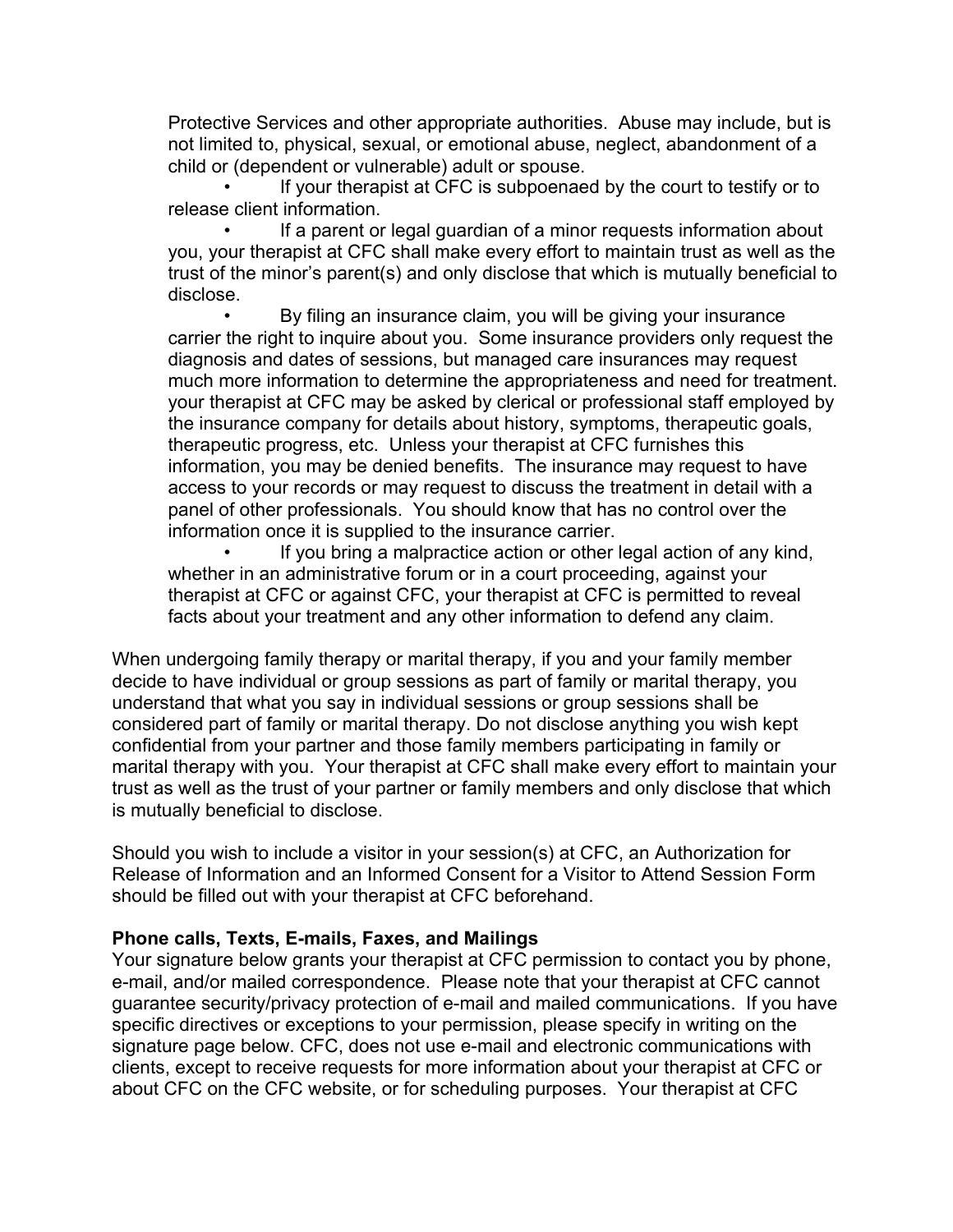replies to and contacts clients by phone only for all other purposes. Please do not use e-mail to send content related to your therapy sessions, as e-mail is not secure and therefore not confidential. Additionally, your therapist at CFC does not respond to email or text messages regarding therapeutic content. If you need to contact your therapist at CFC, please do so by phone. Please note it may take up to 48 business hours for your therapist to respond to calls or emails. In the event you are experiencing a crisis, please call the crisis hotline or go to the nearest emergency room.

### **Student Interns**

CFC is a Practicum Site for masters level counseling programs with Lindsey Wilson College, Louisville Presbyterian Theological Seminary and University of Louisville. By having CFC serve as an auxiliary educational facility for the counseling students and in which faculty-based personnel will provide educational direction of students assigned with CFC, CFC is able to offer discounted and pro-bono counseling services for individuals and families who experience full-fee counseling to be cost-prohibitive. Students do not receive remuneration for counseling provided; payment that is collected at a reduced-cost covers the supervision of student interns. Student Therapists abide by the ethical standards of professional practice, the AAMFT Code of ethics, HIPAA guidelines, and all practice policies established by CFC.

### **Recording Release for Student Interns and Associate Therapists**

CFC Therapists who are Associate-level Therapists or Student Intern Therapists are supervised by State Board Approved Supervisors, both internally, such as by Erica Myers, LPCC-S, RPT-S, Lacey Ryan, LMFT, RPT-S, and Rebecca Street, LMFT as well as externally with State Board Approved Supervisors outside of CFC. The confidential recording of sessions is required for these supervisory purposes. Sessions will not be recorded without an additional request and signed consent form from clients and/or guardians willing to participate in recorded sessions. Participating in recorded sessions is not required. These recordings are for consultation designed to promote and improve the quality of treatment rendered and for the purposes of training Associate level and Student Intern level clinicians. These recordings are necessary to meet state-mandated licensure as a Licensed Marriage and Family Therapist and/or for Certification Training purposes such as certification for a Registered Play Therapist. The videos for such purposes are not a part of the medical record/file of treatment. Information such as the interventions and therapies provided, and any other case specific information will be discussed by Associate and Student Therapists and that Therapist's Registered Supervisor. The confidentiality of counseling sessions and any recordings thereof will be maintained between the Therapist and their Supervisors and will be used only for educational and training purposes within Clinical Supervision and for assuring quality care by Creative Family Counseling. All electronic recordings of my counseling sessions will be destroyed upon termination of sessions with this agency.

# **Use of and Presence of Therapy Animals**

CFC has four Certified Therapy Dogs on the CFC Team: Archer, Mak, Nugget, and Lola. All of our Therapy Dogs are certified to provide animal-assisted therapy through a program and company called Pawsibilities Unleashed. The dogs are both present at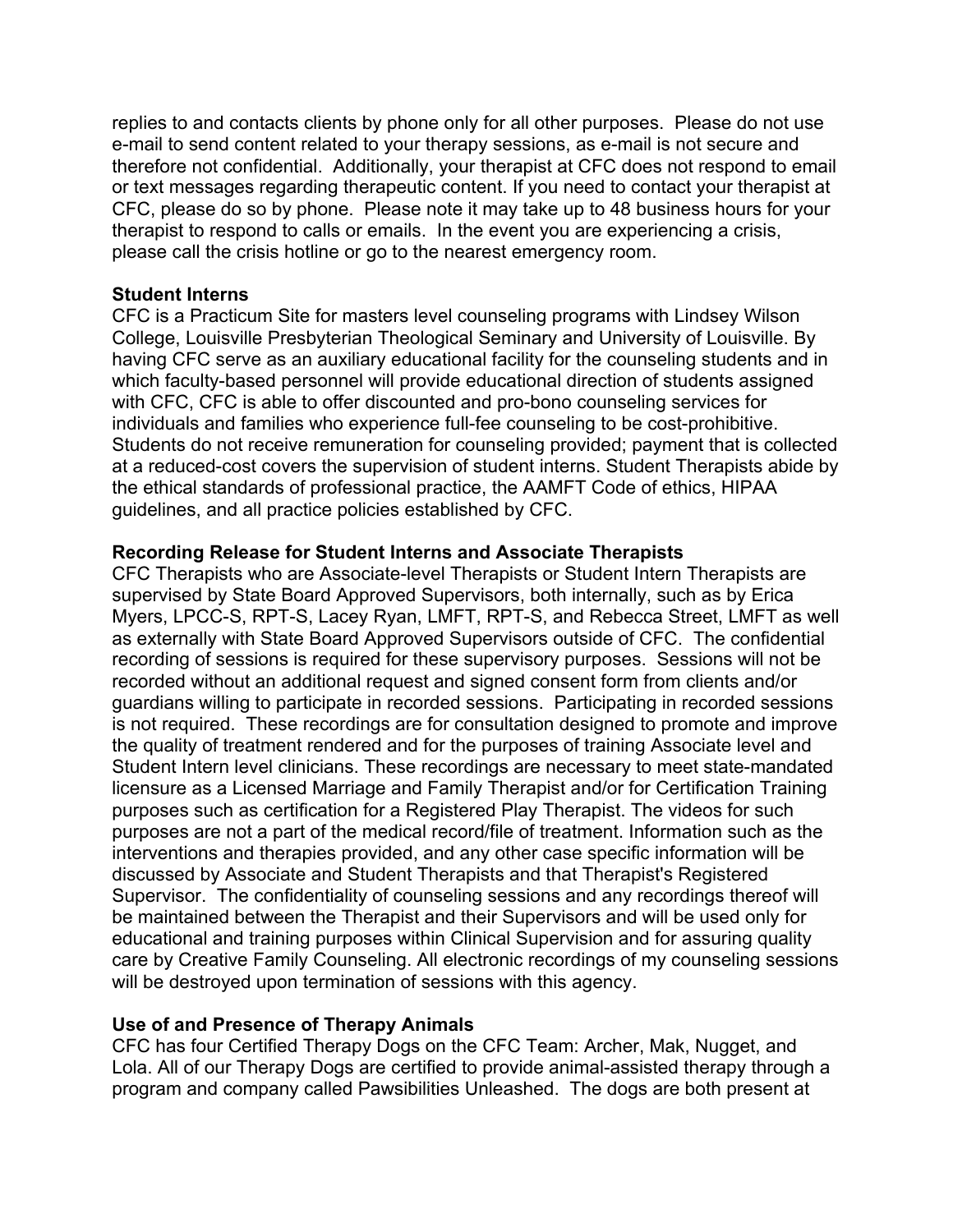the CFC office on different days of the week, sometimes varying by week. Additionally, Leslie Cashion is currently training Nugget to be a therapy dog and he may be at the office occasionally for training purposes. Should you have any concerns about dogs being present during your counseling experience, it is your responsibility to communicate this to your Therapist before your appointment. Due to liability reasons, pets of clients are not permitted on the CFC property unless they are Certified Service Animals. Pets or Emotional Support Animals who have not completed a certification and carry an insurance policy are not permitted on CFC property.

### **Social Media**

Your therapist at CFC does not accept friend requests from current or former clients on her personal Facebook Page, LinkedIn, and all other social networking sites. Adding clients as friends on these websites can compromise confidentiality and blur the boundaries of the therapeutic relationship.

Your CFC therapist maintains public professional Facebook Pages for CFC and Kentuckiana Positive Parenting. If you decide to "like" or be a "fan" of any page or media, you understand that "liking" will not be construed as an endorsement of or testimonial about your therapist at CFC, or the therapist's work, nor as interaction between us either professional or personal. Please note if you do choose to "like" the CFC professional Facebook Page or other media, that your name shall be visible to other visitors. While such visibility does not imply you are a client, if you wish that no connection between us be publicly available, please do not "like" or become a "fan" of the CFC page. Please note that in many instances, you can subscribe to pages by "following" without becoming a "fan" and without creating a visible, public link to any page. However, please be advised that media and social media entities can change their privacy settings at any time.

#### **Business Review Sites**

There are a number of different websites, including Yelp and Healthgrades, on which you may find the CFC practice information. Many of these sites comb search engines for business listings and automatically add listings. If you find the CFC listing on these sites, please know that this listing on any of these sites is not a request for a testimonial or endorsement from you as a client.

Of course, you have a right to express yourself on any site you wish, but due to confidentiality, your therapist at CFC cannot respond to any review on any of these sites whether it is positive or negative. You are urged to take your own privacy as seriously as the commitment of confidentiality. If you come to CFC, it is the hope that you will bring your feelings and reactions to your therapy services and work directly into the therapy process. This can be an important part of therapy, even if you decide it is not a good fit. If you still choose to write something on a business review site, please remember it is a public forum on which you could be sharing personally revealing information.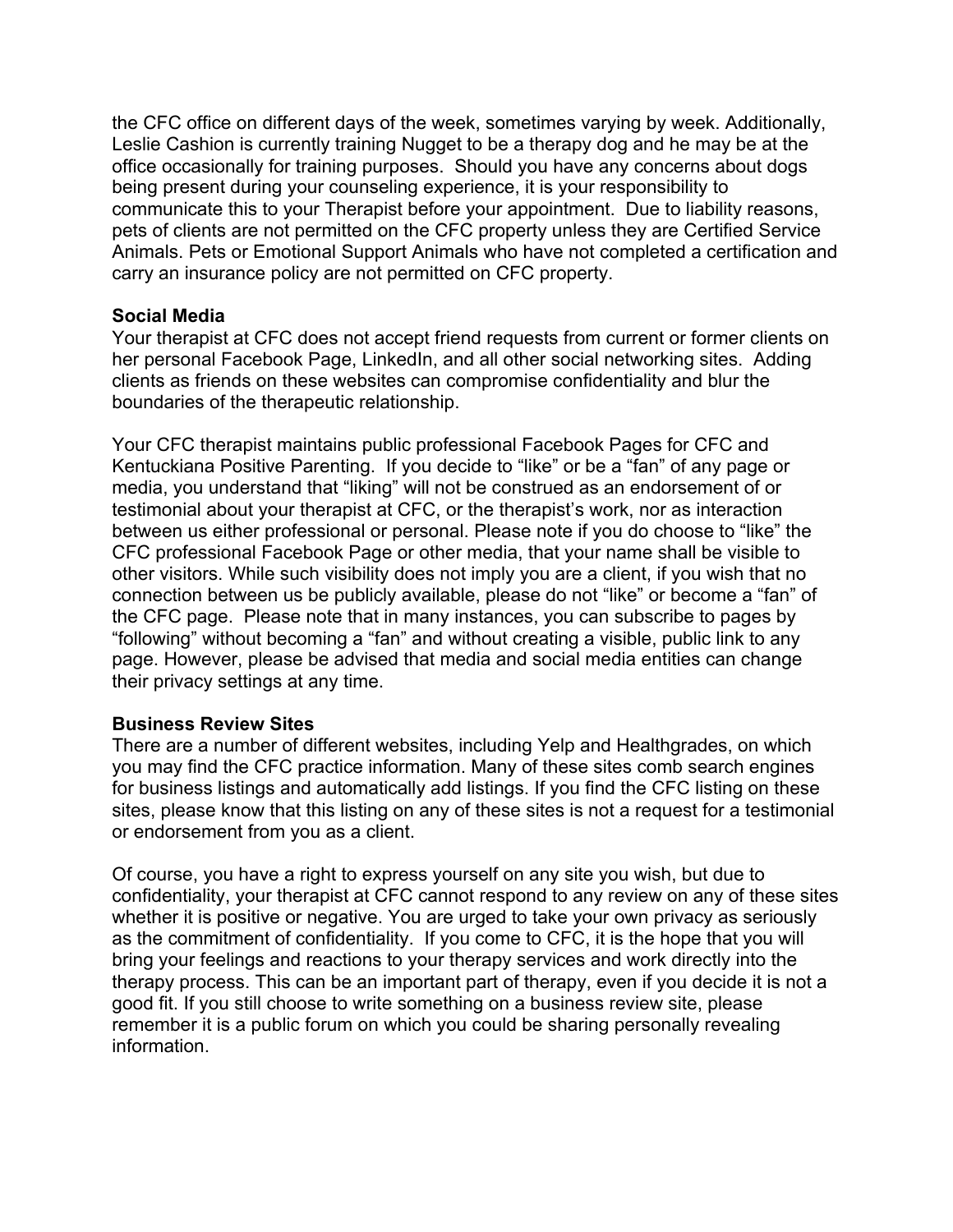Lastly, none of this means that you cannot share that you are in therapy with CFC, wherever and with whomever you like. Confidentiality means that the therapist cannot tell people that you are their client and their ethics code prohibits them from "friending" clients; however, you are more than welcome to tell anyone you wish who is your therapist in any forum of your choosing.

# **Records Release Policy**

Understand that your client file (progress notes, assessments, billing history, diagnosis, treatment plan, etc.) is confidential and shall be maintained by CFC. Client files remain the sole property of CFC and shall only be released pursuant to the client's valid, written authorization or valid court order issued by a judge.

# **Benefits and Risks of Counseling**

Persons undergoing therapy have the potential to make significant changes in their lives. People often modify their emotions, attitudes, and behaviors. They may also make changes in their significant relationships, such as with friends, significant others, and/or relatives. They may change other aspects of their lives such as employment, life goals, priorities, etc. The time required for psychotherapy varies considerably; in some cases positive results are possible within a few sessions. The severity and number of problems, as well as other individual factors have an influence on the treatment and outcomes. While CFC works with clients and families to identify the changes they desire for themselves and their lives, your therapist cannot guarantee a specific outcome or a specific time limit for treatment. Clients are expected to take an active role through regular participation in sessions, possible homework activities, and use of recommended resources and strategies. Ultimately, clients are responsible for their choices and journey.

# **Touch in Therapy**

Your therapist at CFC may incorporate non-sexual touch as part of psychotherapy. Sexual touch of clients by therapists is unethical and illegal. Your therapist at CFC will ask your permission before touching you and you have the right to decline or refuse to be touched without any fear or concern of a negative response or reaction from your therapist. You may also request not to be touched at any time during therapy without needing to explain it. Should any strong emotions, thoughts, physical reactions, or memories be evoked by touch in therapy, it may be helpful to process this with your therapist.

# **In-Person Appointments and Risk of Illness**

Should you and your therapist decide to resume in-person appointments during a Public Health Crisis or any other time where risk of exposure to illnesses is possible, you understand that CFC therapists follow the recommendations of the state legislature and the Center for Disease Control (CDC). Should there be a resurgence of a pandemic, state legislature or your therapist at CFC may recommend discontinuing in-person appointments. If your therapist is legally permitted by the state governing licensure boards to provide online or over-the-phone telehealth counseling, this option will be made available for you. Should your therapist not be able to provide telehealth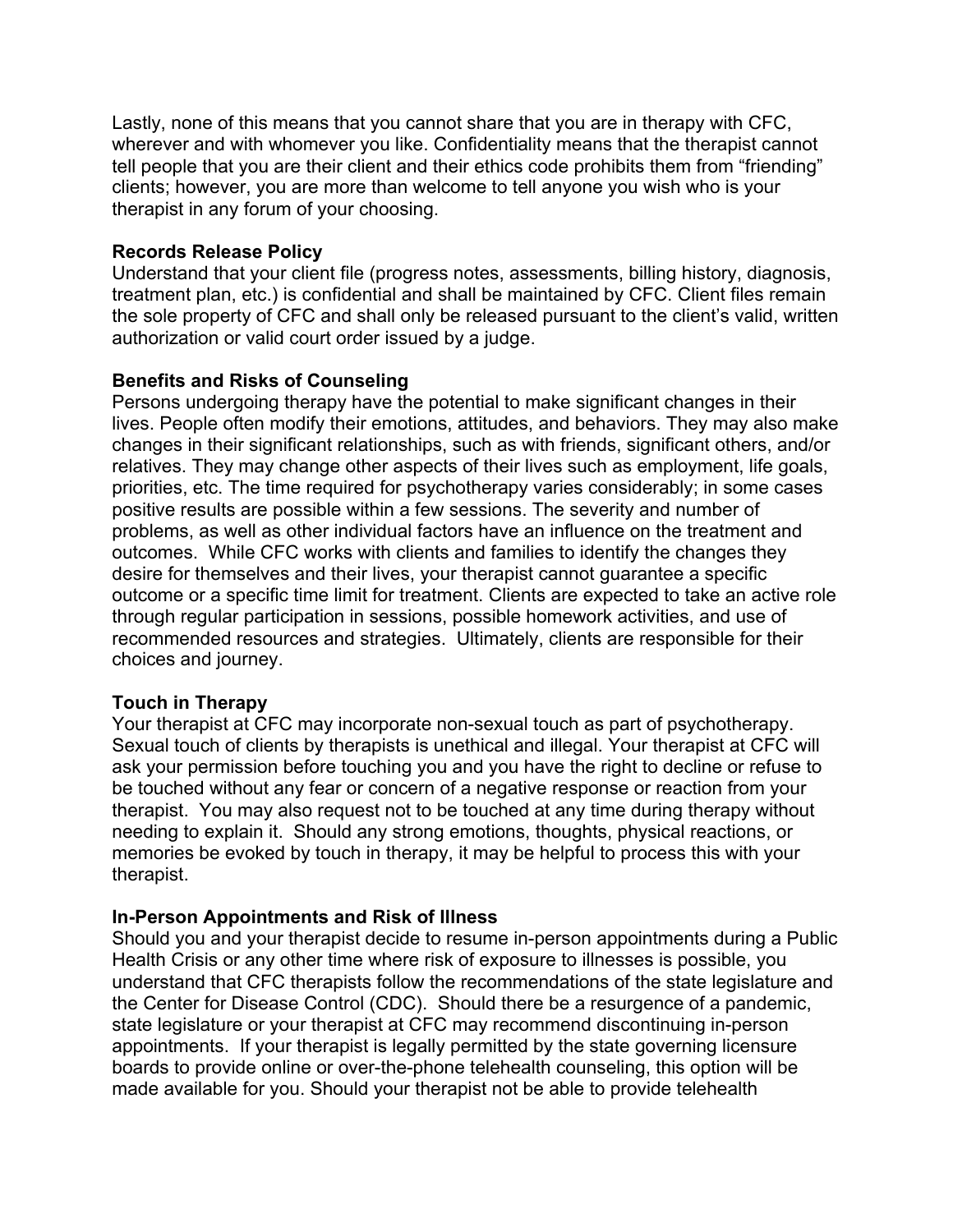counseling for any reason, alternative options for therapists shall be made available for you. You understand that if your therapist is permitted to provide telehealth counseling, you may continue to do so if it is agreed upon as clinically appropriate by you and your therapist. You understand that by coming to the office, you are assuming the risk of exposure to illnesses (which could lead to severe symptoms and even death) and you would bear the cost of any medical treatment rendered for that illness.

# **Referral**

It is sometimes necessary to make a referral to another professional or service (i.e., psychiatrist, attorney, support group) to better accommodate your needs. If this is the case, every effort will be made to help you find an appropriate, affordable source of help. Your written permission shall be obtained before any information is released.

### **Discharge**

Since the therapeutic process involves an investment by both you and the therapist, the decision to end therapy is preferably discussed before it takes place, so that a sense of closure can be obtained and recommendations of additional resources can be made. Your record may be closed in the event that your therapist at CFC does not hear from you, or there is a discontinuation of therapy sessions, for a period of thirty (30) days. If you return for services at any later date, a new record (with appropriate completion of intake forms and an initial intake interview) shall be opened.

### **Arbitration**

In the event of a dispute arising out of this Agreement, the sole recourse of the parties shall be to submit to arbitration within two (2) years from date of treatment. Proceedings shall be conducted under the rules of the American Arbitration Association (AAA). Upon agreement of the parties, arbitration proceedings may be conducted outside the administrative control of the AAA. The decision of the arbitrators shall be binding and final and the award of the arbitrator may be entered in a court of competent jurisdiction. Each Party shall pay their own costs, expenses, and attorneys' fees as well as other expenses incurred in any action for injunctive relief, or in the event further legal action is taken to enforce the arbitration award. The arbitration provisions of this paragraph shall not apply to enforcement of the award of arbitration.

#### **Inclement Weather Policy**

For the Lyndon Campus, during inclement weather, as long as the Jefferson County Public Schools (JCPS) are operating for the day, your appointment shall continue as normal. If JCPS closes school due to inclement weather, your appointment may be cancelled. Please contact your individual Therapist to determine if it is safe for you to get to your appointment, or if you will need to reschedule or change to a Telehealth counseling session. You will not be charged a late cancellation fee for inclement weather cancellations.

For the Oldham Campus, during inclement weather, as long as the Oldham County Schools are operating for the day, your appointment shall continue as normal. If Oldham County Schools close school due to inclement weather, your appointment may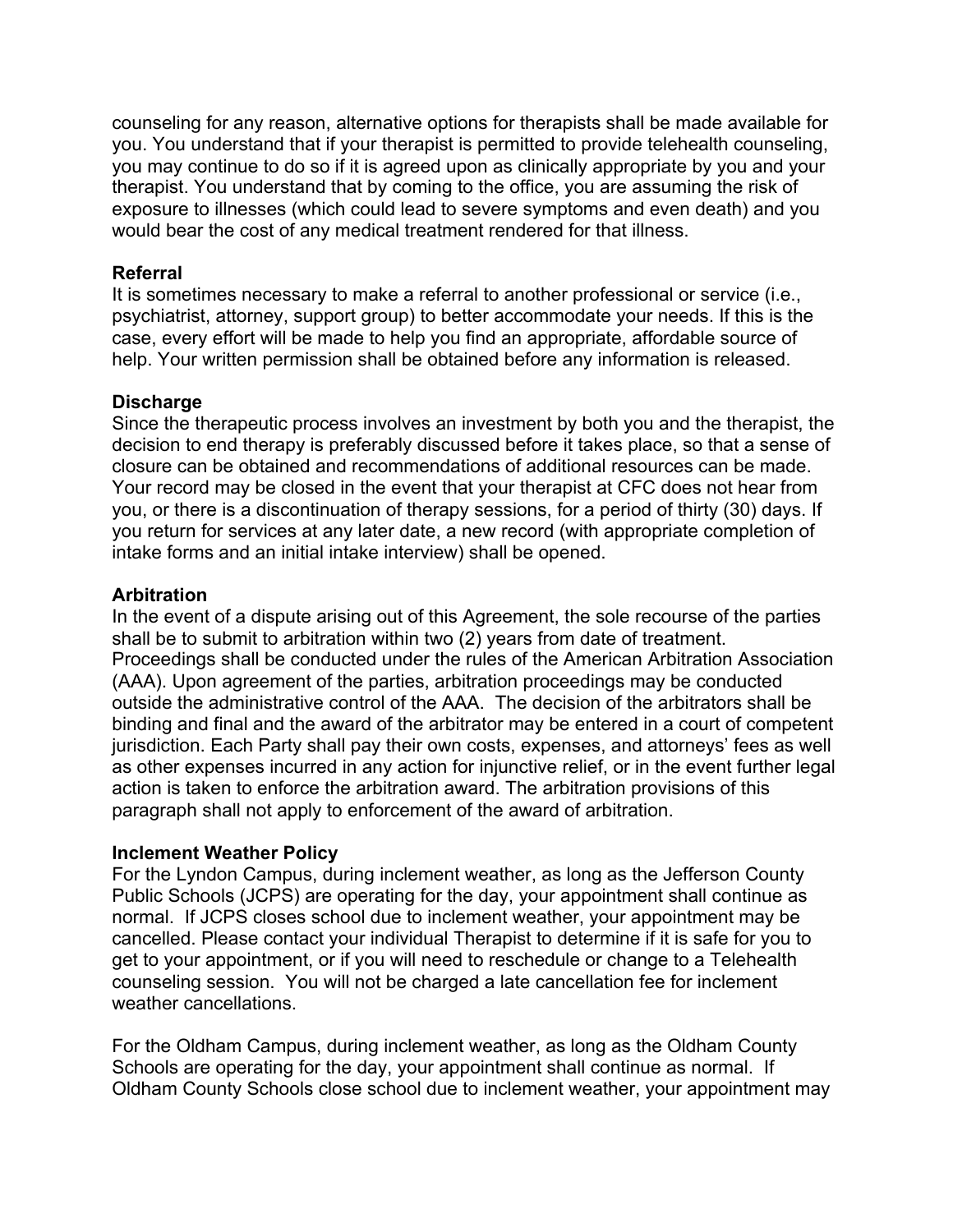be cancelled. Please contact your individual Therapist to determine if it is safe for you to get to your appointment, or if you will need to reschedule or change to a Telehealth counseling session. You will not be charged a late cancellation fee for inclement weather cancellations.

If for any reason you are unsure of your appointment during inclement weather, please call your therapist directly.

# **Client Emergencies**

Your therapist at CFC is available for counseling appointments at selected times throughout the week. Because your therapist turns off their phone while not working and does not keep a phone on their person at all times, your therapist at CFC is not considered available 24/7 for crisis situations. If you experience a crisis or emergency, you may obtain assistance by calling the Crisis Hotline at (502) 589-4313 or 1-800-221- 0446, calling 911, or by going to your local hospital emergency room.